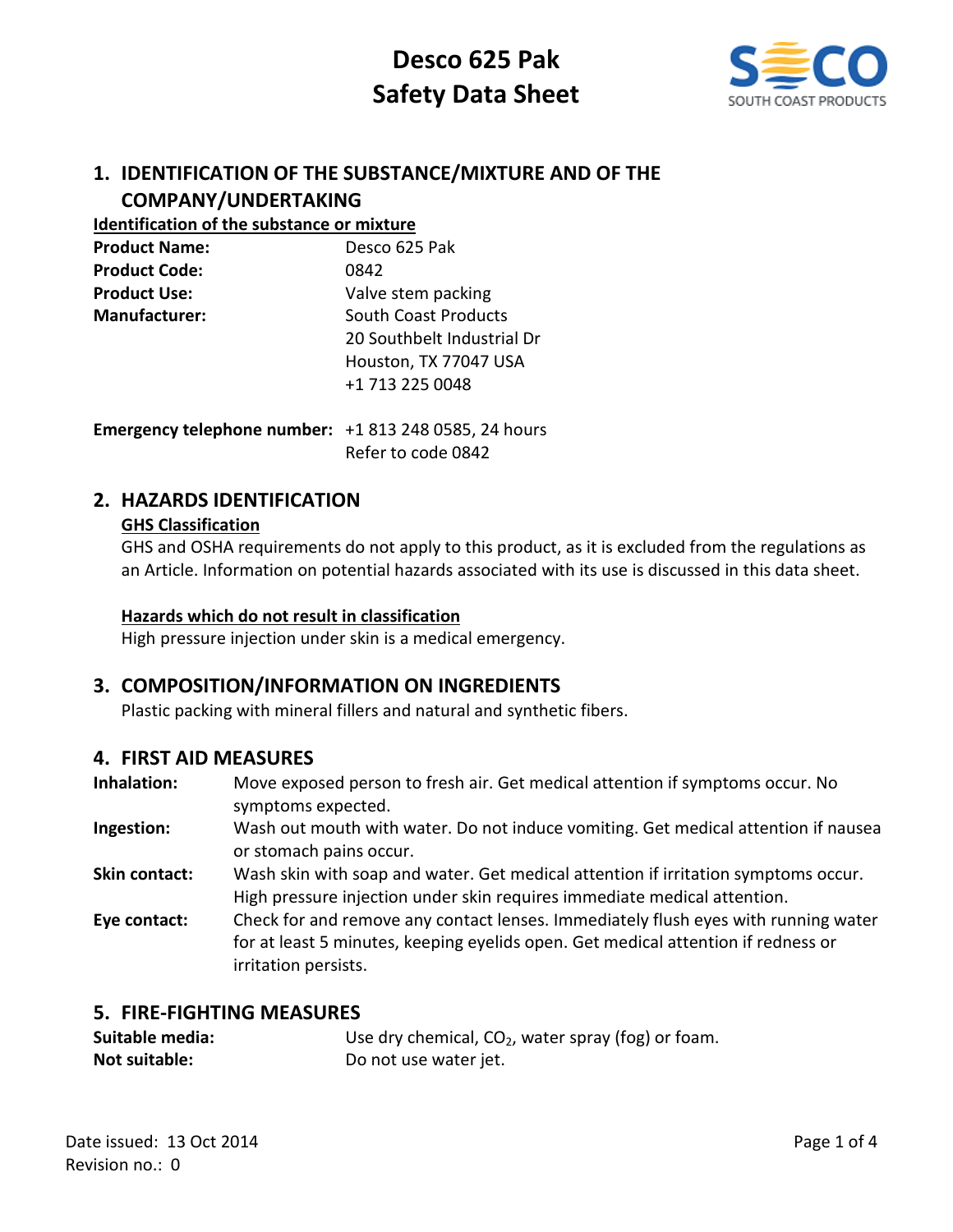

| <b>Combustion products:</b>  | Carbon monoxide, carbon dioxide, toxic fluoride compounds, silicon   |
|------------------------------|----------------------------------------------------------------------|
|                              | oxides.                                                              |
| Special protective equipment | Fire-fighters should wear appropriate protective equipment and self- |
| for fire-fighters:           | contained breathing apparatus with a full face-piece operated in     |
|                              | positive pressure mode.                                              |

#### **6. ACCIDENTAL RELEASE MEASURES**

**Personal precautions:** Wear appropriate personal protection equipment (see section 8). **Environmental precautions:** Recover free product. Clean residue with soap and water. Dispose of material in accordance with all regulations. Keep product out of sewers and watercourses.

#### **7. HANDLING AND STORAGE**

| Handling: | Wear appropriate personal protection equipment (see section 8). Do       |
|-----------|--------------------------------------------------------------------------|
|           | not eat, drink or smoke when using. Wash thoroughly after handling.      |
|           | Follow good hygiene and housekeeping practices.                          |
| Storage:  | Store in cool dry area in original or equivalent container in accordance |
|           | with all regulations. Do not expose to extreme heat or flame. Store      |
|           | below 65°C, away from strong oxidizers and acids.                        |

#### **8. EXPOSURE CONTROLS/PERSONAL PROTECTION**

| <b>Control parameters:</b>     | No occupational exposure limits.                                                  |
|--------------------------------|-----------------------------------------------------------------------------------|
| <b>Engineering controls:</b>   | Use with adequate ventilation.                                                    |
| <b>Eye/face protection:</b>    | Safety glasses. Ensure eye bath is to hand.                                       |
| Hand protection:               | Protective gloves if prolonged or repeated contact is unavoidable.                |
| Skin protection:               | No additional protection required beyond normal industrial attire is<br>required. |
| <b>Respiratory protection:</b> | No special measures required.                                                     |

#### **9. PHYSICAL AND CHEMICAL PROPERTIES**

| <b>Appearance and odor:</b>      | Green stick or strip, mild odor                                   |
|----------------------------------|-------------------------------------------------------------------|
| pH:                              | Not applicable, insoluble in water                                |
| Flash point:                     | > 260°C (500°F) (Cleveland open cup)                              |
| <b>Evaporation rate:</b>         | No data                                                           |
| <b>Upper flammability limit:</b> | No data                                                           |
| Lower flammability limit:        | No data                                                           |
| Vapor pressure:                  | No data                                                           |
| Vapor density:                   | No data                                                           |
| <b>Relative density:</b>         | 1.4                                                               |
| Solubility:                      | Insoluble in water, soluble in alcohols and petroleum distillates |
| <b>Viscosity:</b>                | Cone penetration (ASTM D217) 30-60                                |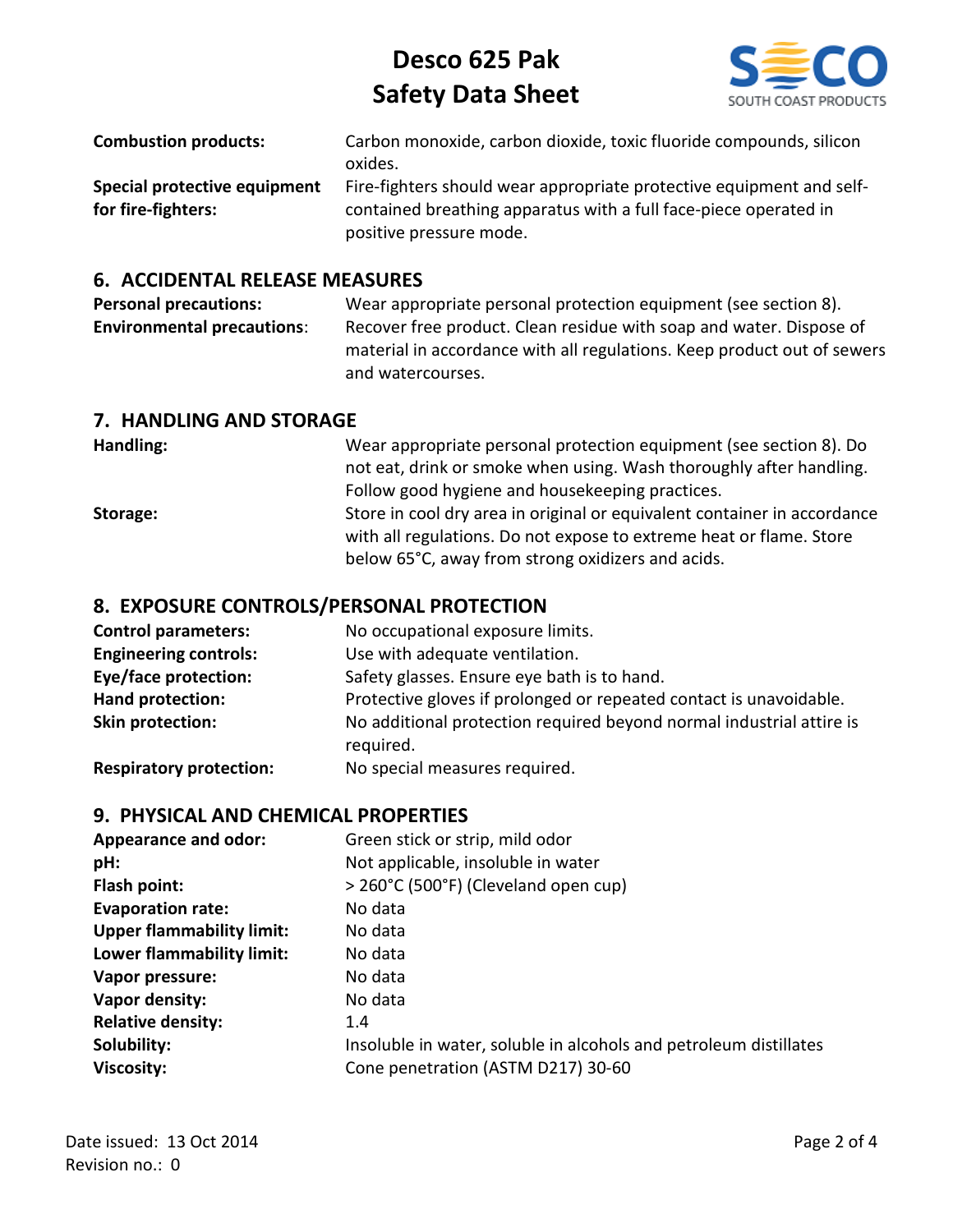

## **10. STABILITY AND REACTIVITY**

| <b>Chemical stability:</b>     | Stable                                                    |
|--------------------------------|-----------------------------------------------------------|
| <b>Conditions to avoid:</b>    | Extreme heat                                              |
| Incompatible materials:        | Strong oxidizers                                          |
| <b>Hazardous decomposition</b> |                                                           |
| products:                      | Carbon monoxide, carbon dioxide, toxic fluoride compounds |

#### **11. TOXICOLOGICAL INFORMATION**

| <b>Acute toxicity:</b>         | No ingredients reported to be acutely toxic.                                               |
|--------------------------------|--------------------------------------------------------------------------------------------|
| Irritation:                    | May cause mild redness and discomfort on contact with eyes.                                |
| <b>Corrosivity:</b>            | No ingredients reported to be corrosive.                                                   |
| Sensitization:                 | No ingredients reported to be respiratory or skin sensitizers.                             |
| <b>Germ cell mutagenicity:</b> | No ingredients reported to have mutagenic effects.                                         |
| Carcinogenicity:               | No ingredients reported to be carcinogenic.                                                |
| <b>Reproductive toxicity:</b>  | No ingredients reported to have reproductive effects.                                      |
| STOT - single exposure:        | No ingredients reported to have specific target organ toxicity single<br>exposure effects. |
| STOT - repeated exposure:      | Product may remove oils from skin with repeated or prolonged<br>exposure.                  |
| <b>Aspiration hazard:</b>      | Not an aspiration hazard.                                                                  |

#### **12. ECOLOGICAL INFORMATION**

| Ecotoxicity:               | No ingredients reported to be dangerous for the environment.             |
|----------------------------|--------------------------------------------------------------------------|
| Persistence/degradability: | Tests on similar products indicate product is not readily biodegradable, |
|                            | at <10% in 28 days.                                                      |
| <b>Mobility:</b>           | No data available.                                                       |

#### **13. DISPOSAL CONSIDERATIONS**

**Waste disposal:** Generation of waste should be avoided or minimized where possible. Empty containers may contain residue. Dispose of non-recyclable material via licensed waste disposal operator. Follow all applicable regulations.

#### **14. TRANSPORT INFORMATION**

**DOT (US):** Not regulated **IMDG:** Not regulated **IATA:** Not regulated

### **15. REGULATORY INFORMATION US Regulations**